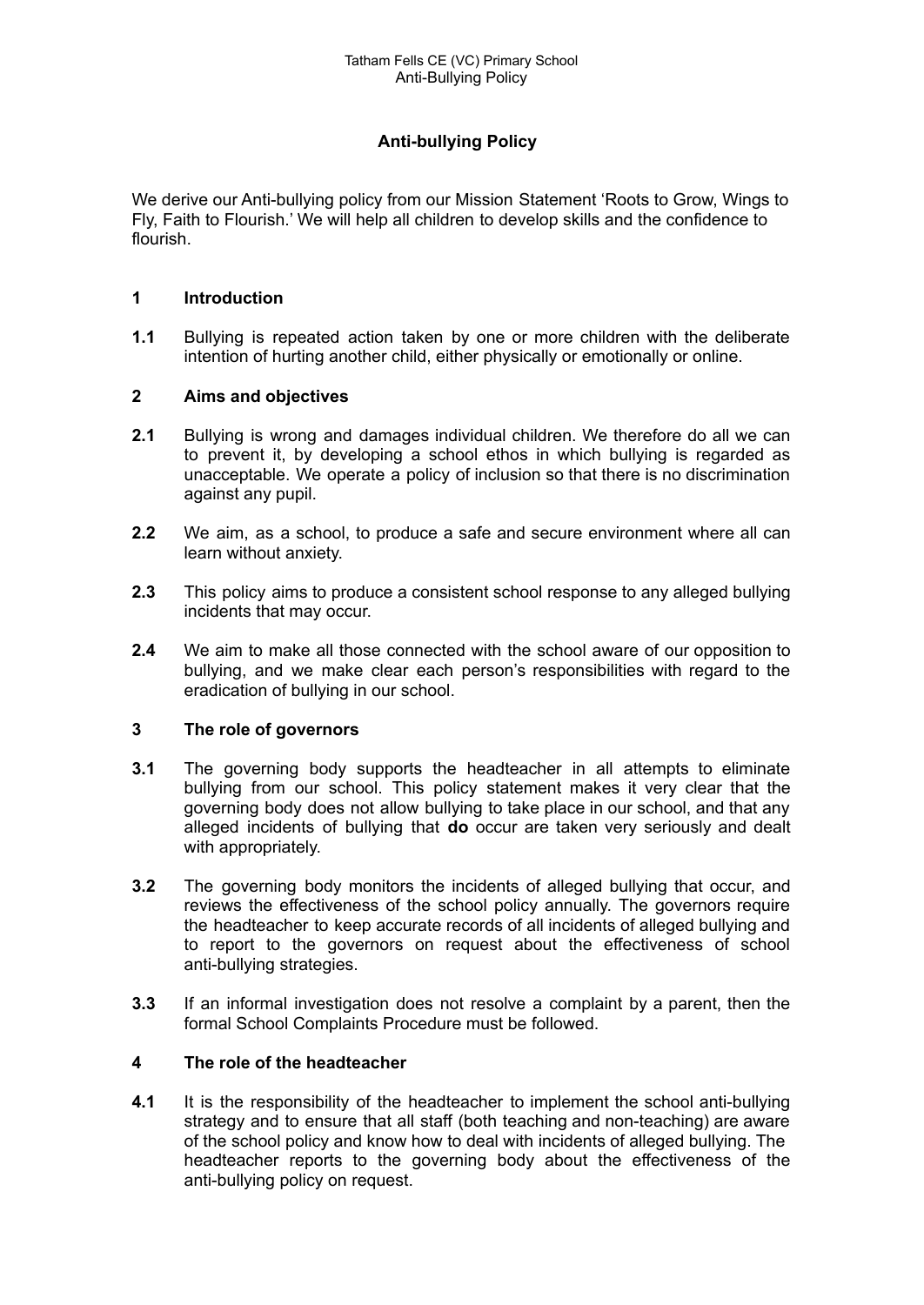- **4.2** The headteacher ensures that all children know that bullying is wrong, and that it is unacceptable behaviour in this school. The headteacher draws the attention of children to this fact at suitable moments. **All children are encouraged to tell a teacher if they feel they are being treated in an unacceptable way by any other child or adult, online or in person.** For example, if an incident occurs, alleged or otherwise, the headteacher may decide to use assembly as a forum in which to discuss with other children why this behaviour was wrong, and why a pupil is being punished.
- **4.3** The headteacher ensures that all staff receive sufficient training to be equipped to deal with all incidents of alleged bullying.
- **4.4** The headteacher sets the school climate of mutual support and praise for success, so making bullying less likely. When children feel they are important and belong to a friendly and welcoming school, bullying is far less likely to be part of their behaviour.

#### **5 The role of the teacher**

- **5.1** Teachers in our school take all forms of bullying seriously, and intervene to prevent incidents from taking place.
- **5.2** If teachers witness an act of bullying, they do all they can to support the children involved. We keep a logbook in the office and record all incidents of bullying and the headteacher investigates.
- **5.3** If, as teachers, we become aware of any bullying taking place between members of a class, we deal with the issue immediately. This may involve counselling and support for all involved.
- **5.4** Teachers routinely discuss appropriate responses, which enables them to become equipped to deal with any actual incidents of bullying and behaviour management.
- **5.5** Teachers attempt to support all children in their class and to establish a climate of trust and respect for all. By praising, rewarding and celebrating the success of **all** children, we aim to prevent incidents of bullying. Our PSHE input in school also addresses how pupils should deal with bullying through role – play and group discussion.

#### **6 The role of parents**

- **6.1** Parents who are concerned that their child might be being bullied, or who suspect that their child may be the perpetrator of bullying, should contact their child's class teacher in the first instance.
- **6.2** Parents have a responsibility to support the school's anti-bullying policy and to actively encourage their child to be a positive member of the school.

#### **7 Monitoring and review**